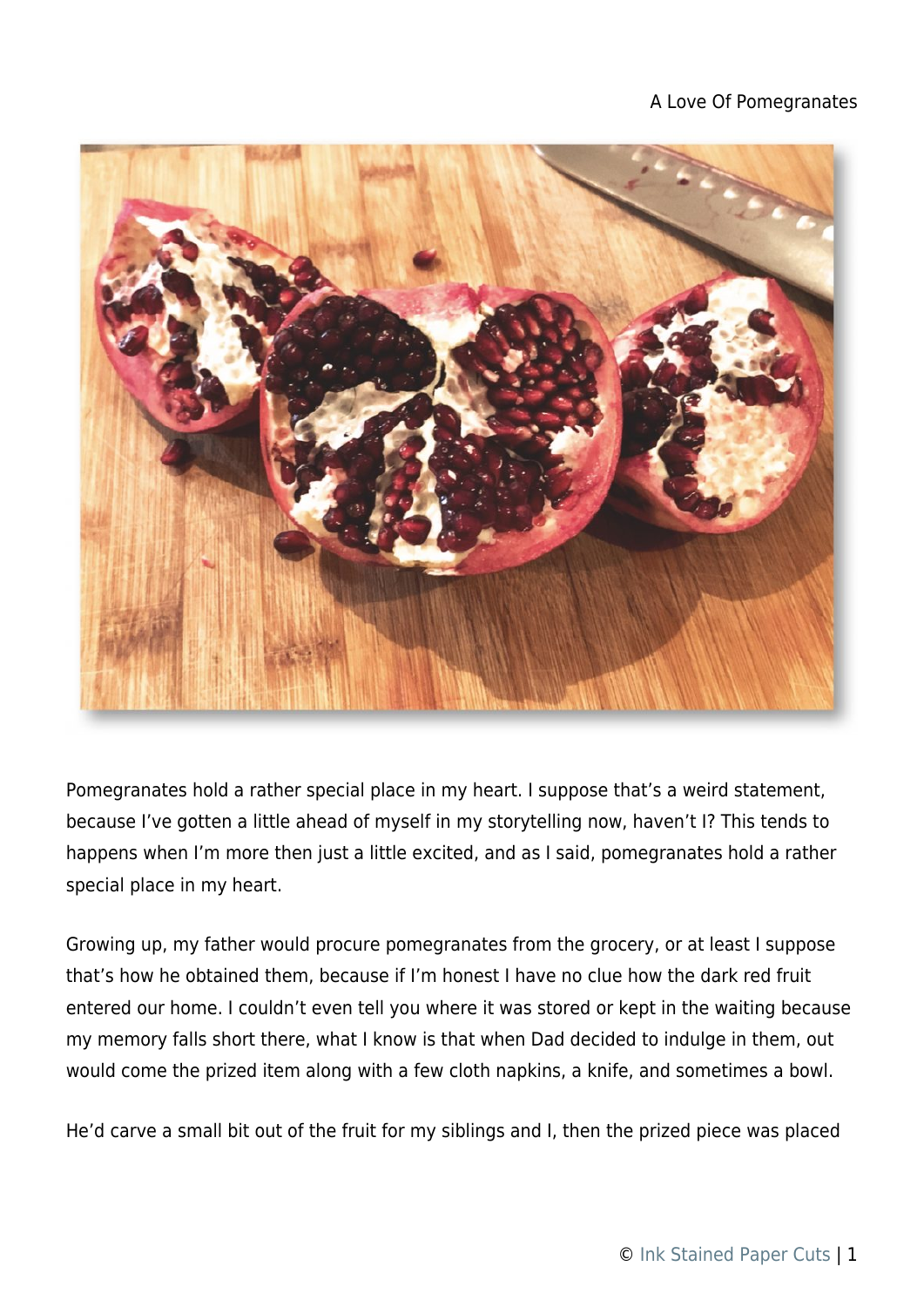in the oversized old gold, cloth napkins and handed around, generally while we were all in the living room of a night watching perhaps the Disney Sunday Night Movie, or the weekly airing of MacGuyver.

We'd have to spend a fair bit of time digging around in the thick and filmy white pith as we pulled back the hard textured skin looking for the sweet-tart red jewelled seeds. Each time you broke a little more away a pop of color would surprise you, and you knew you'd found a new pocket of yummy goodness to indulge in. To this day a little thrill of excitement still gets me each time I find a pocket of hidden seeds!

I'm sure we made quite the mess in consuming the fruit, after all, the sticky juice is dark red and stains your hands, and even when washed often leaves them a beautiful dark purple hue that I'm not too opposed to, for a time. I've been known to have to wash my glasses, even as an adult, after eating a pomegranate, but I suppose these are the aspects that as a child we didn't consider.

Rather, we just indulged in the fruit. The secret sections, and the memories associated with the delightful surprise of being included in the snack. Which is likely why I always consider it a glorious reason to celebrate when I stumble through the produce section of my local grocery and see American Pomegranates.

Now, first I have to confess, that I'm an Expat, and at the time of writing this I am currently trapped overseas due to Covid. However, I've been here for over a decade, by choice, and in all the years I've lived here I can always tell when the US pomegranates are in shop because they are big and beautiful, and generally nominally overpriced. For some reason, the ones grown here are often small, battle weary, and produce very little interior content which is always disappointing for their incredibly high price, and the effort one must exert to extract the goodness within.

I can often be found wildly making a bee-line to the small group of pomegranates lined up like Christmas baubles in my local grocery. Each fruit nestled into a round moulded shape on the rubber that's lining the produce shelf. It gets me some weird looks too, as I stand there considering which \$4.50 fruit I will proclaim as my own and and cradle all the way home. If I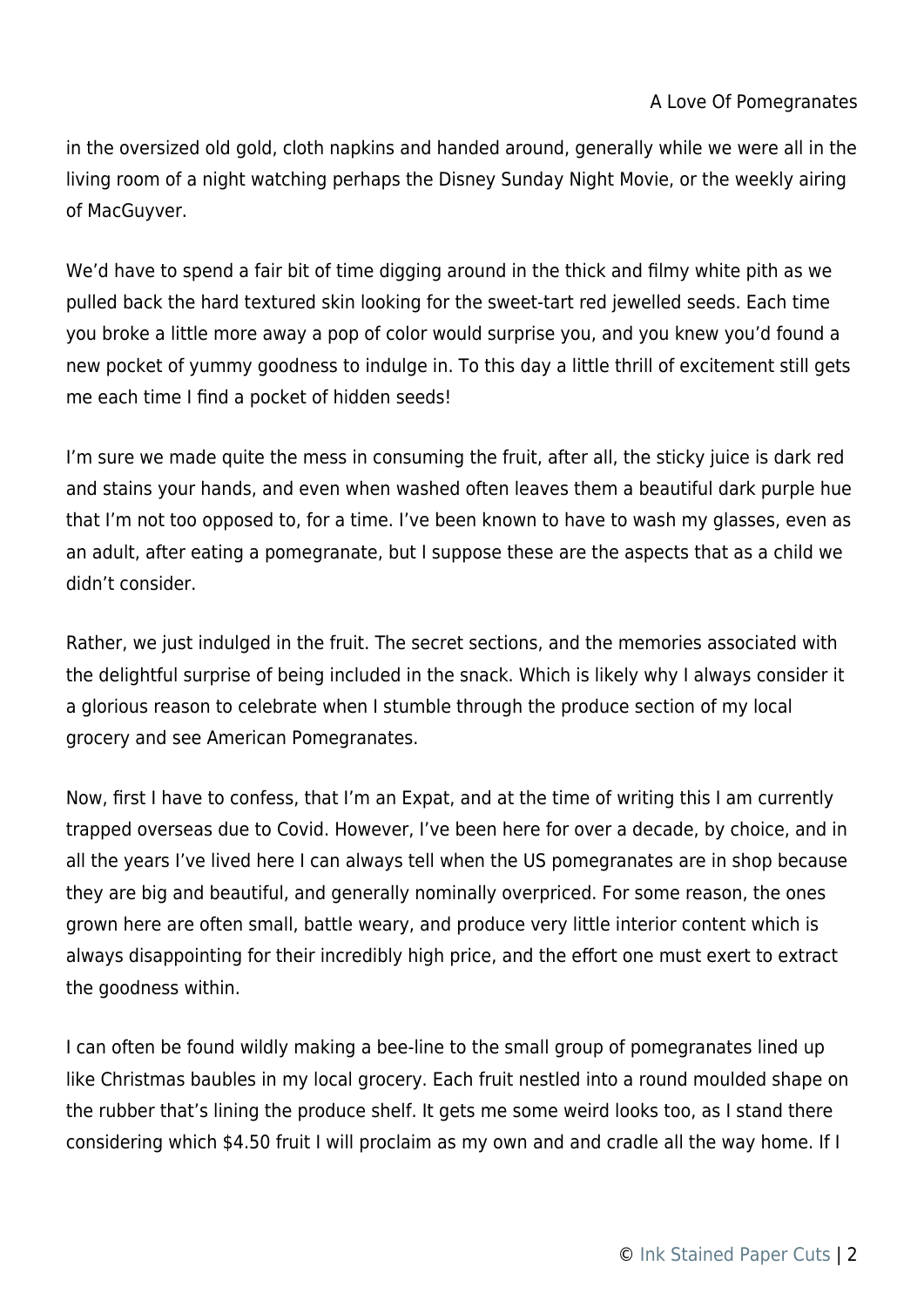can find them cheaper I've been known to buy 2 or even 3 at a time!

I, like my father, have also been known to sit down and slice one open and pass out small section to my own children. To offer them the chance to hunt for the jewelled seeds that make the best sweet-tart snack ever. And at other times, I'm greedy and eat the whole thing myself, unless of course my now much more grown children catch me in the act, and ask why I didn't tell them it was time for pomegranates.

One year, for Father's Day, while living overseas, I purchased a Pomegranate tree for my father. I was actually quite worried about the purchase when I made it. I mean, for one thing, it was going to be mailed to him, and I had no idea how traumatising it might be for the tree. Yes, I laugh about that thought now, but at the time I was genuinely concerned it might result in a tree that wouldn't produce anything.

I also remembered the small fruit orchard he'd begun to grow on a property in New York. He'd been very keen to be sure he had at least 2 of each tree to be sure they produced fruit, and so I worried that buying one single tree might cause issues. But, I was equally reminded of a small orange tree he had in a pot. It produced the tiniest oranges known to man, and often they were bitter, but we still took great delight in being allowed to pluck one from the small tree and be able to eat it.

As it turned out, the single tree faired pretty well for a while. I got reasonably regular updates from Dad about how it was going. It produced 2 fruits rather quickly, or so it seemed from many continents away. One was consumed and deemed delicious, while the other was being allowed to grow longer in hopes it could hold out until our arrival. To be honest, I can't remember if that small fruit made it that long. Perhaps because the idea of consuming the fruit myself had never truely crossed my mind as much as purchasing a gift that had such a significant meaning to me, and hopefully to my father.

Authoris Vote: